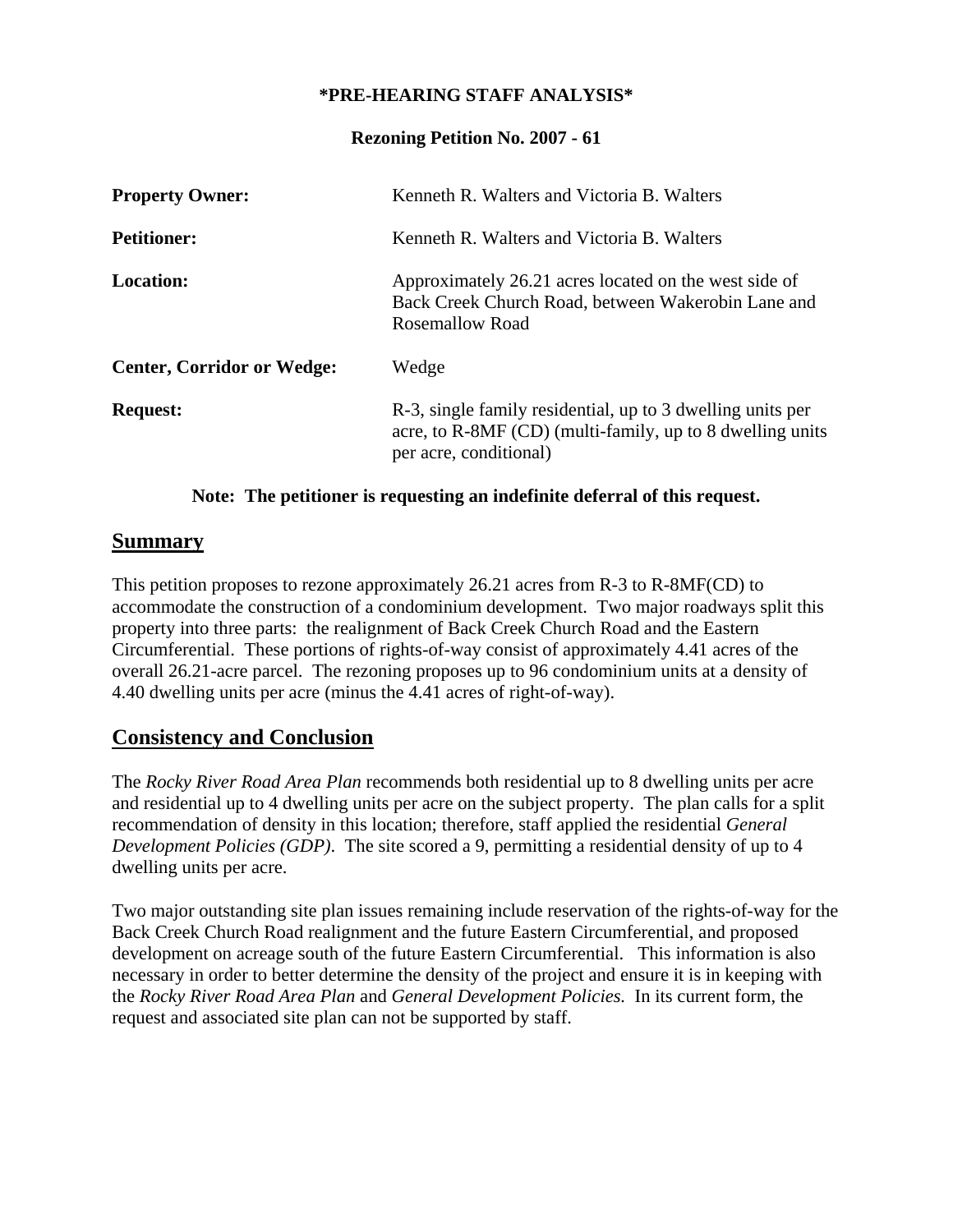# **Existing Zoning and Land Use**

The parcel is surrounded by vacant acreage and low density residential development. To the north, east, and south are vacant land and scattered residential housing on properties zoned R-3. To the west is vacant land on property zoned MX-2 Innovative.

## **Rezoning History in Area**

Rezoning Petition 2002-112 rezoned approximately 156 acres to the west from R-3 and B-1 to MX-2, to allow the development of 235 single family detached dwellings, 381 single family attached units, and 132 multi family units with an option to convert the multi-family units to 62 single family attached units.

# **Public Plans and Policies**

The *Rocky River Road Area Plan* recommends both residential up to 8 dwelling units per acre and residential up to 4 dwelling units per acre on the subject property. The application of the residential *General Development Policies* resulted in the site scoring a 9, permitting a residential density of up to 4 dwelling units per acre.

# **Proposed Request Details**

The request is to rezone approximately 26.21 acres in order to accommodate the construction of up to 96 condominium units. The elimination of the acreage for the Back Creek Church Road and Eastern Circumferential results in the reduction of the parcel to 21.81 acres, and a project density of 4.40 dwelling units per acre. The site plan accompanying this petition includes the following development details:

- Up to 96 condominium units (four buildings with each containing 24 units)
- Parking areas adjacent to the parking areas totaling 150 spaces
- Main ingress/egress onto Back Creek Church Road
- Proposed 50-foot Class "C" buffer along the northeast property line.
- Delineation of proposed Back Creek Church realignment
- Delineation of proposed Eastern Circumferential thoroughfare
- Thirty-foot wide internal private streets
- Detention area, open space areas, and identification of a wetland area
- Thirty-five foot S.W.I.M. buffers

# **Public Infrastructure**

**CDOT.** Charlotte Department of Transportation (CDOT) has reviewed this petition and notes that as currently zoned the site could generate approximately 750 trips per day. Under the proposed zoning the site could generate approximately 1,400 trips per day, which will have a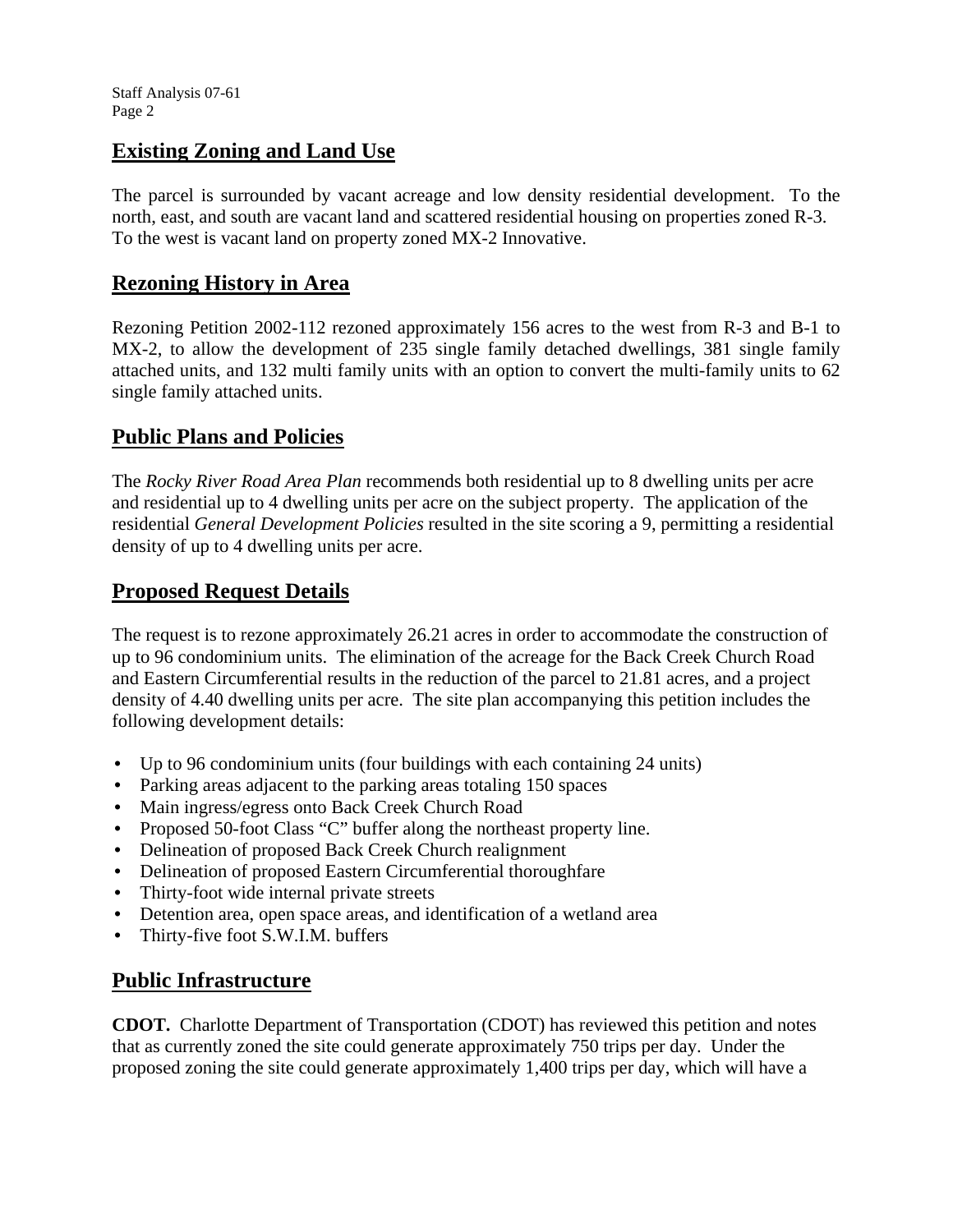Staff Analysis 07-61 Page 3

minor impact on the surrounding thoroughfare system. CDOT has provided additional comments critical to support of the petition:

- The existing (or under construction) stub street connecting to this property near the hill in the western part of the site needs to be shown on the site plan. Verify that the "approximate location of stub street" aligns with what has been built or proposed in the adjacent subdivision Creekside at Wyndham Place. The Subdivision Ordinance will require the connection/extension of this street stub. (*Previous review comment*)
- A private street/driveway connection from the site to the proposed Eastern Circumferential Roadway is needed to provide a second access to the site. The connection should be shown in the same location as in the previous site plan.

**CATS.** CATS has reviewed this petition and has no comments.

**Connectivity.** The site plan submitted indicates primary access will be via an ingress/egress point on Back Creek Church Road, including a proposed left turn lane onto the site. As noted above in comments provided by CDOT, the stub street connecting to the subject property needs to be shown on the plan. In addition, a private street/driveway connection from the site to the proposed Eastern Circumferential Roadway needs to be provided as a second access to the site.

**Storm Water.** County (LUESA) and City (Storm Water Services) Agencies have reviewed the subject petition and have provided attached comments pertaining to storm water quantity control, storm water quality treatment, volume and peak control, stream buffers, provision of a Solid Waste Management Plan, and 35-foot S.W.I.M. buffer and additional stream buffers.

**School Information.** CMS has reviewed the petition and notes that 56 students would be generated under the existing zoning, while the proposed zoning designation would generate 22 students. Therefore, the net change in the number of students resulting from the existing zoning and proposed zoning classifications is 0.*(This review is based upon an initial submittal proposing 206 attached multi-family units for sale)* 

**Park and Recreation.** The Mecklenburg County Park and Recreation Department has reviewed the petition, noting the construction of the Back Creek Greenway as part of the proposed Portrait Homes development to the north.

### **Outstanding Issues**

**Land Use.** The *Rocky River Road Area Plan* recommends both residential up to 8 dwelling units per acre, as well as residential up to 4 dwelling units per acre on the subject property. Additionally, greenway is recommended for a portion of the property. The plan calls for a split recommendation of density in this location; therefore, staff applied the residential *GDP*s. The site scored a nine, which allows up to 4 dwelling units per acre.